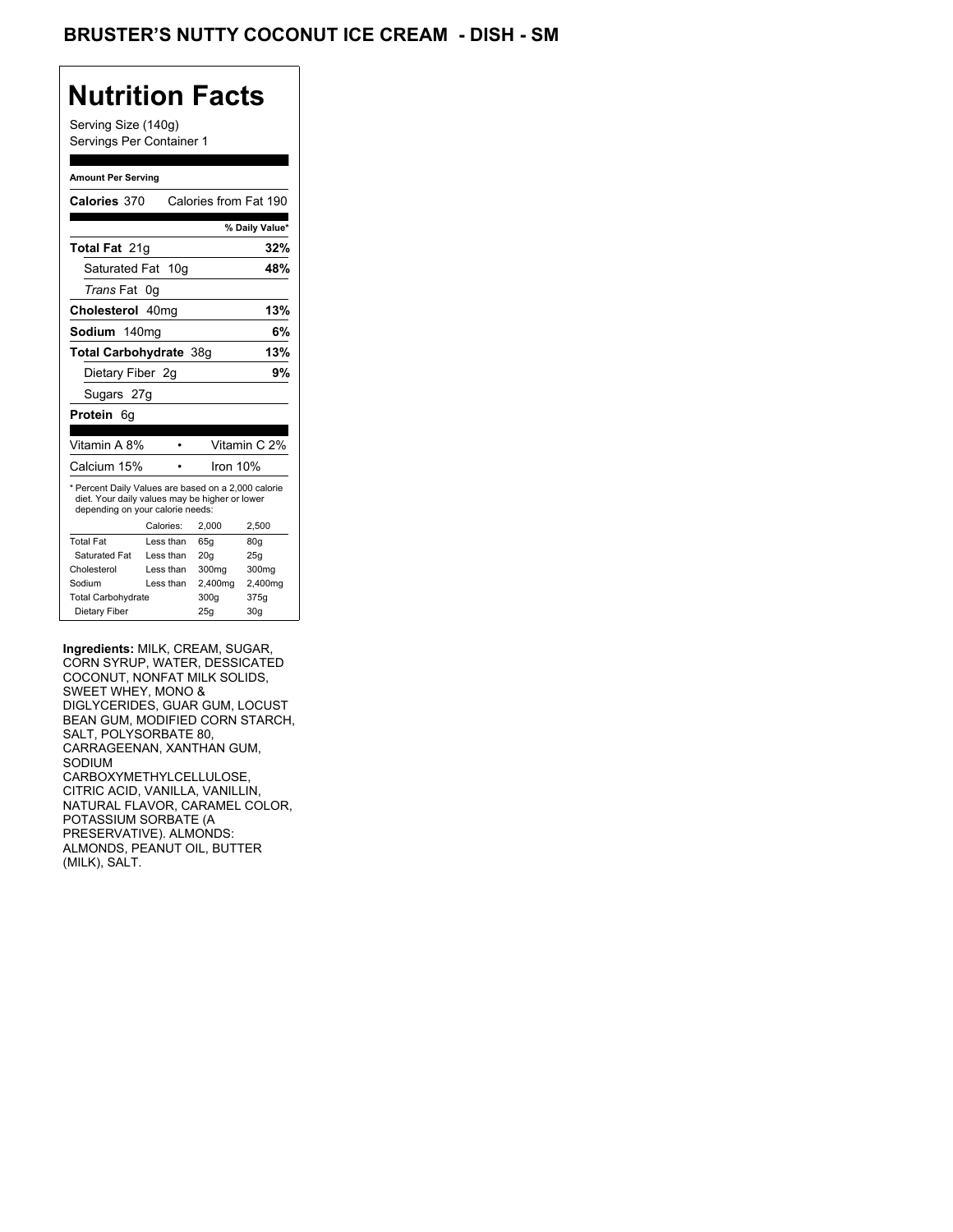## BRUSTER'S NUTTY COCONUT ICE CREAM - DISH - REG

## Nutrition Facts

Serving Size (210g) Servings Per Container 1

#### Amount Per Serving

| Calories 550                                                                                                                              |           |     |                 | Calories from Fat 280 |
|-------------------------------------------------------------------------------------------------------------------------------------------|-----------|-----|-----------------|-----------------------|
|                                                                                                                                           |           |     |                 | % Daily Value*        |
| Total Fat 32g                                                                                                                             |           |     |                 | 49%                   |
| Saturated Fat 15g                                                                                                                         |           |     |                 | 73%                   |
| Trans Fat                                                                                                                                 | 0g        |     |                 |                       |
| Cholesterol 60mg                                                                                                                          |           |     |                 | 19%                   |
| Sodium 210mg                                                                                                                              |           |     |                 | 9%                    |
| Total Carbohydrate 58g                                                                                                                    |           |     |                 | 19%                   |
| Dietary Fiber 3g                                                                                                                          |           |     |                 | 13%                   |
| Sugars 40g                                                                                                                                |           |     |                 |                       |
| Protein<br>9g                                                                                                                             |           |     |                 |                       |
|                                                                                                                                           |           |     |                 |                       |
| Vitamin A 15%                                                                                                                             |           |     |                 | Vitamin C 4%          |
| Calcium 20%                                                                                                                               |           |     | Iron 15%        |                       |
| * Percent Daily Values are based on a 2,000 calorie<br>diet. Your daily values may be higher or lower<br>depending on your calorie needs: |           |     |                 |                       |
|                                                                                                                                           | Calories: |     | 2,000           | 2,500                 |
| <b>Total Fat</b>                                                                                                                          | Less than | 65q |                 | 80q                   |
| Saturated Fat                                                                                                                             | Less than |     | 20 <sub>g</sub> | 25g                   |
| Cholesterol                                                                                                                               | Less than |     | 300mg           | 300mg                 |
| Sodium                                                                                                                                    | Less than |     | 2,400mg         | 2,400mg               |
| <b>Total Carbohydrate</b>                                                                                                                 |           |     | 300g            | 375g                  |
| Dietary Fiber                                                                                                                             |           | 25g |                 | 30 <sub>g</sub>       |

Ingredients: MILK, CREAM, SUGAR, CORN SYRUP, WATER, DESSICATED COCONUT, NONFAT MILK SOLIDS, SWEET WHEY, MONO & DIGLYCERIDES, GUAR GUM, LOCUST BEAN GUM, MODIFIED CORN STARCH, SALT, POLYSORBATE 80, CARRAGEENAN, XANTHAN GUM, SODIUM CARBOXYMETHYLCELLULOSE, CITRIC ACID, VANILLA, VANILLIN, NATURAL FLAVOR, CARAMEL COLOR, POTASSIUM SORBATE (A PRESERVATIVE). ALMONDS: ALMONDS, PEANUT OIL, BUTTER (MILK), SALT.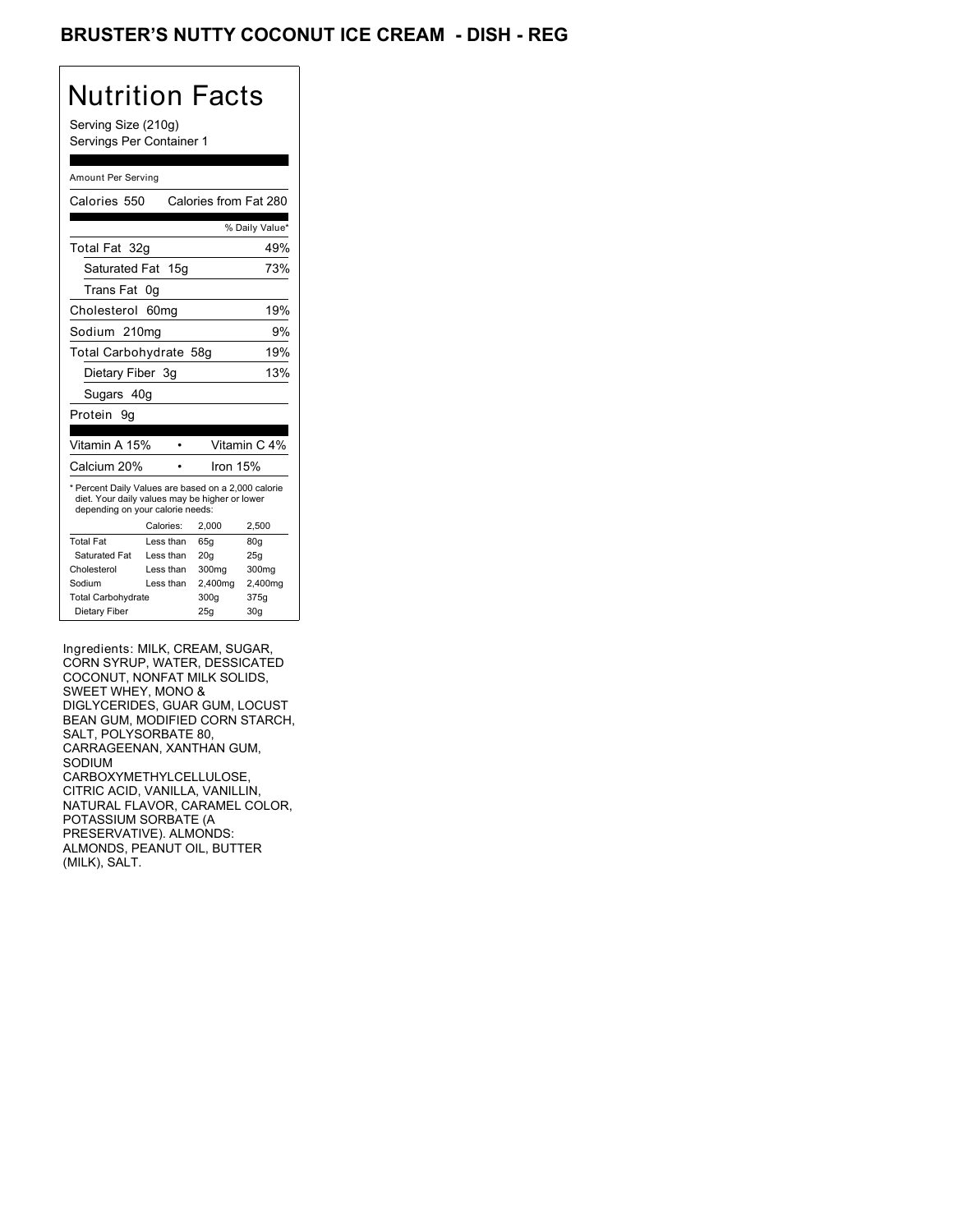## BRUSTER'S NUTTY COCONUT ICE CREAM - DISH - LG

## Nutrition Facts

Serving Size (280g) Servings Per Container 1

#### Amount Per Serving

| Calories 730                                                                                                                              |           | Calories from Fat 380 |                 |
|-------------------------------------------------------------------------------------------------------------------------------------------|-----------|-----------------------|-----------------|
|                                                                                                                                           |           |                       | % Daily Value*  |
| Total Fat 42q                                                                                                                             |           |                       | 65%             |
| Saturated Fat 19g                                                                                                                         |           |                       | 97%             |
| Trans Fat                                                                                                                                 | 0g        |                       |                 |
| Cholesterol 75mg                                                                                                                          |           |                       | 26%             |
| Sodium 280mg                                                                                                                              |           |                       | 12%             |
| Total Carbohydrate 77g                                                                                                                    |           |                       | 26%             |
| Dietary Fiber 4g                                                                                                                          |           |                       | 17%             |
| Sugars 53g                                                                                                                                |           |                       |                 |
| Protein 12g                                                                                                                               |           |                       |                 |
|                                                                                                                                           |           |                       |                 |
| Vitamin A 20%                                                                                                                             |           |                       | Vitamin C 4%    |
| Calcium 30%                                                                                                                               |           | Iron $20%$            |                 |
| * Percent Daily Values are based on a 2,000 calorie<br>diet. Your daily values may be higher or lower<br>depending on your calorie needs: |           |                       |                 |
|                                                                                                                                           | Calories: | 2.000                 | 2.500           |
| <b>Total Fat</b>                                                                                                                          | Less than | 65q                   | 80q             |
| Saturated Fat                                                                                                                             | Less than | 20q                   | 25g             |
| Cholesterol                                                                                                                               | Less than | 300mg                 | 300mg           |
| Sodium                                                                                                                                    | Less than | 2,400mg               | 2,400mg         |
| <b>Total Carbohydrate</b>                                                                                                                 |           | 300q                  | 375g            |
| Dietary Fiber                                                                                                                             |           | 25q                   | 30 <sub>g</sub> |

Ingredients: MILK, CREAM, SUGAR, CORN SYRUP, WATER, DESSICATED COCONUT, NONFAT MILK SOLIDS, SWEET WHEY, MONO & DIGLYCERIDES, GUAR GUM, LOCUST BEAN GUM, MODIFIED CORN STARCH, SALT, POLYSORBATE 80, CARRAGEENAN, XANTHAN GUM, SODIUM CARBOXYMETHYLCELLULOSE, CITRIC ACID, VANILLA, VANILLIN, NATURAL FLAVOR, CARAMEL COLOR, POTASSIUM SORBATE (A PRESERVATIVE). ALMONDS: ALMONDS, PEANUT OIL, BUTTER (MILK), SALT.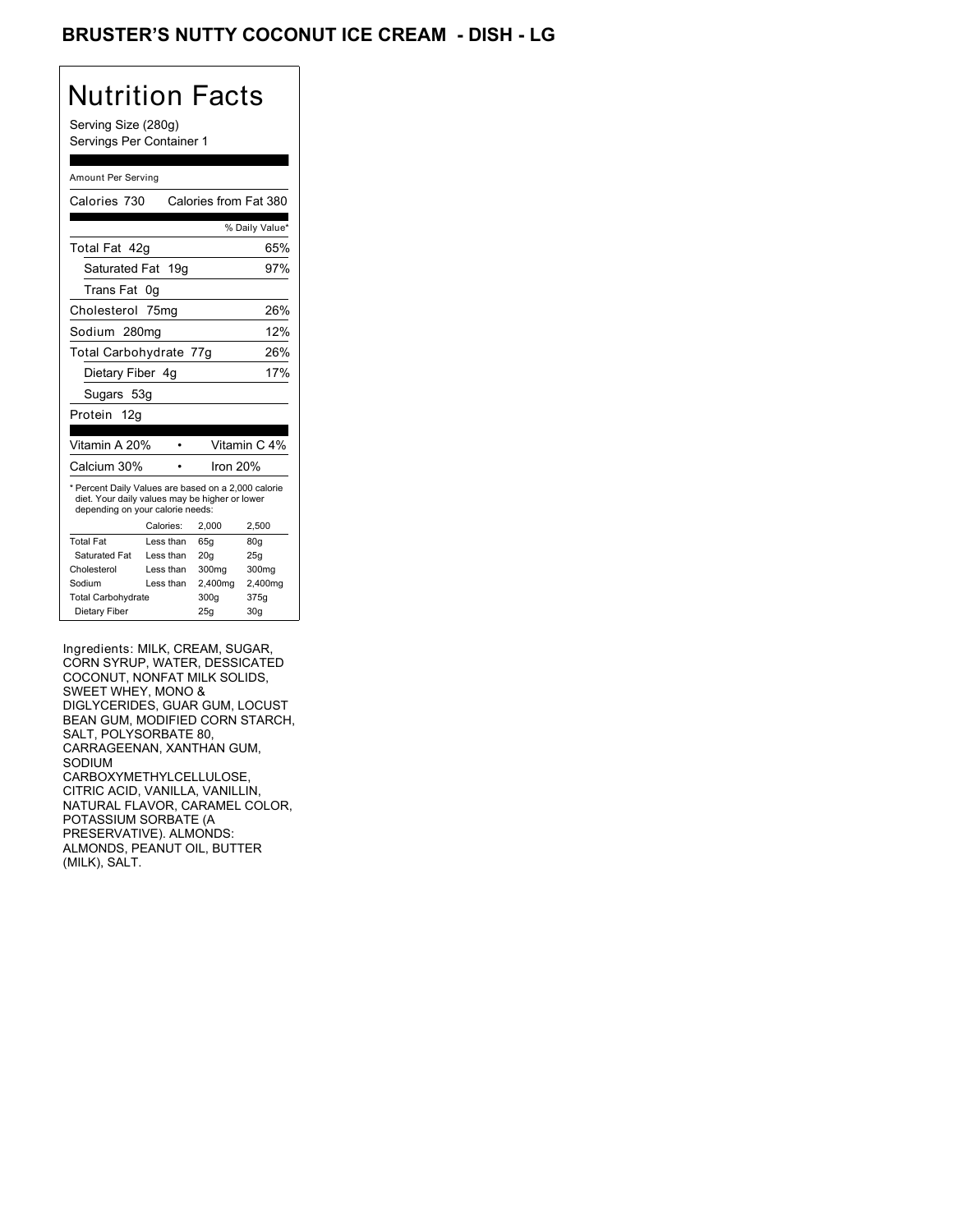## BRUSTER'S NUTTY COCONUT ICE CREAM - SUGAR CONE - SM

# Nutrition Facts

Serving Size (153g) Servings Per Container 1

### Amount Per Serving

| Calories 420                                                 | Calories from Fat 190 |
|--------------------------------------------------------------|-----------------------|
|                                                              | % Daily Value*        |
| Total Fat 21q                                                | 33%                   |
| Saturated Fat 10g                                            | 48%                   |
| Trans Fat 0q                                                 |                       |
| Cholesterol 40mg                                             | 13%                   |
| Sodium 160mg                                                 | 7%                    |
| Total Carbohydrate 50g                                       | 17%                   |
| Dietary Fiber 2g                                             | 9%                    |
| Sugars 30g                                                   |                       |
| Protein 6q                                                   |                       |
| Vitamin A 8%                                                 | Vitamin C 2%          |
| Calcium 15%                                                  | Iron $10%$            |
| * Percent Daily Values are based on a 2,000 calorie<br>diet. |                       |

Ingredients: MILK, CREAM, SUGAR, CORN SYRUP, WATER, DESSICATED COCONUT, NONFAT MILK SOLIDS, SWEET WHEY, MONO & DIGLYCERIDES, GUAR GUM, LOCUST BEAN GUM, MODIFIED CORN STARCH, SALT, POLYSORBATE 80, CARRAGEENAN, XANTHAN GUM, SODIUM CARBOXYMETHYLCELLULOSE, CITRIC ACID, VANILLA, VANILLIN, NATURAL FLAVOR, CARAMEL COLOR, POTASSIUM SORBATE (A PRESERVATIVE). ALMONDS: ALMONDS, PEANUT OIL, BUTTER (MILK), SALT. SUGAR CONE: ENRICHED WHEAT FLOUR (ENRICHED WITH NIACIN, REDUCED IRON, THIAMIN MONONITRATE, RIBOFLAVIN, FOLIC ACID), TAPIOCA FLOUR, SUGAR, VEGETABLE SHORTENING (SOYBEAN AND/OR CANOLA OIL, MODIFIED PALM OIL, SOY LECITHIN, AND/OR PARTIALLY HYDROGENATED SOYBEAN OIL), OAT FIBER AND/OR VEGETABLE FIBER, SALT, CARAMEL COLOR, ARTIFICIAL FLAVOR, SOY LECITHIN.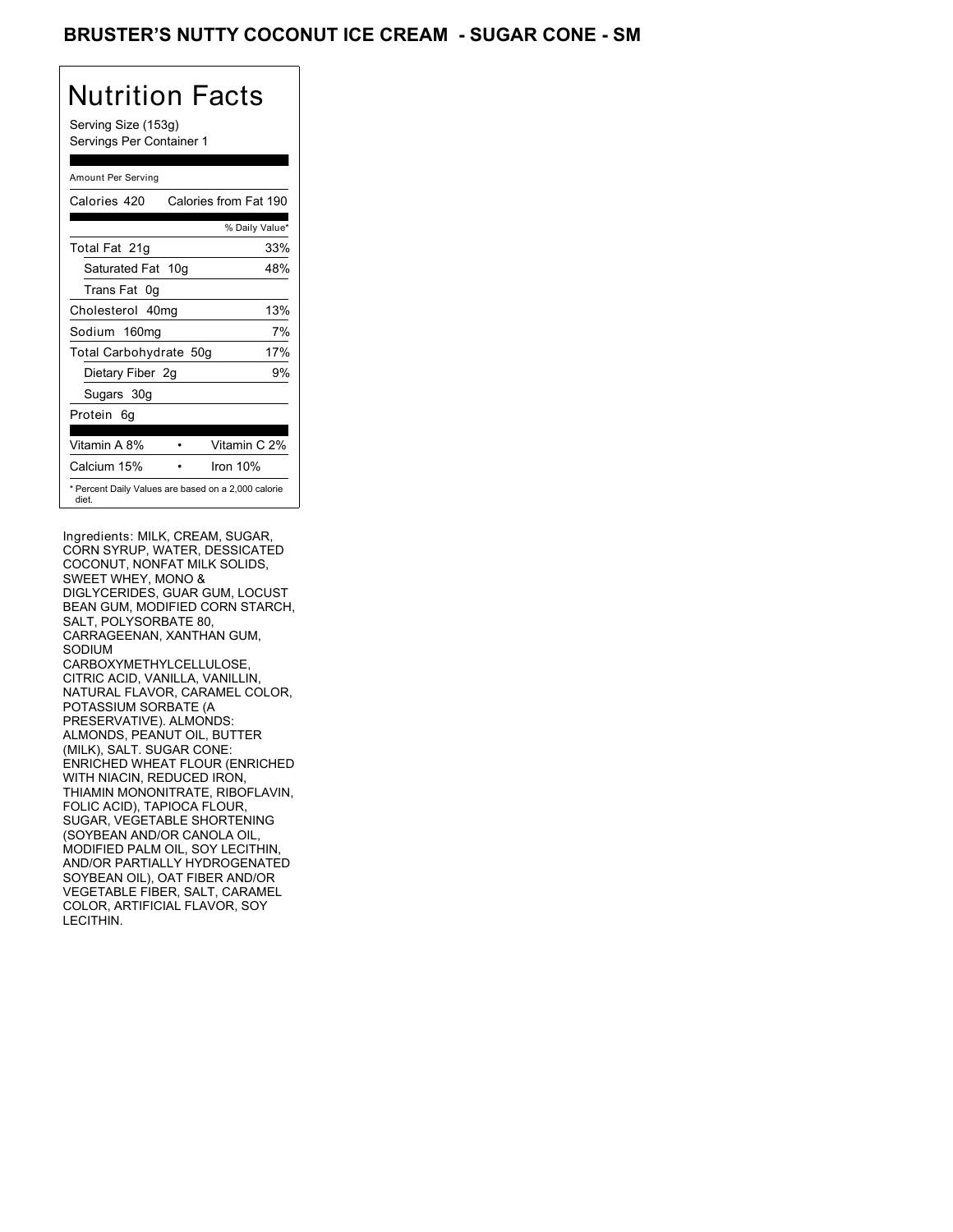## BRUSTER'S NUTTY COCONUT ICE CREAM - SUGAR CONE - REG

# Nutrition Facts

Serving Size (223g) Servings Per Container 1

### Amount Per Serving

| Calories 600           | Calories from Fat 290                               |
|------------------------|-----------------------------------------------------|
|                        | % Daily Value*                                      |
| Total Fat 32g          | 49%                                                 |
| Saturated Fat 15g      | 73%                                                 |
| Trans Fat 0q           |                                                     |
| Cholesterol 60mg       | 19%                                                 |
| Sodium 230mg           | 9%                                                  |
| Total Carbohydrate 70g | 23%                                                 |
| Dietary Fiber 3g       | 13%                                                 |
| Sugars 43g             |                                                     |
| Protein 9q             |                                                     |
| Vitamin A 15%          | Vitamin C 4%                                        |
| Calcium 25%            | Iron $15%$                                          |
| diet.                  | * Percent Daily Values are based on a 2,000 calorie |

Ingredients: MILK, CREAM, SUGAR, CORN SYRUP, WATER, DESSICATED COCONUT, NONFAT MILK SOLIDS, SWEET WHEY, MONO & DIGLYCERIDES, GUAR GUM, LOCUST BEAN GUM, MODIFIED CORN STARCH, SALT, POLYSORBATE 80, CARRAGEENAN, XANTHAN GUM, SODIUM CARBOXYMETHYLCELLULOSE, CITRIC ACID, VANILLA, VANILLIN, NATURAL FLAVOR, CARAMEL COLOR, POTASSIUM SORBATE (A PRESERVATIVE). ALMONDS: ALMONDS, PEANUT OIL, BUTTER (MILK), SALT. SUGAR CONE: ENRICHED WHEAT FLOUR (ENRICHED WITH NIACIN, REDUCED IRON, THIAMIN MONONITRATE, RIBOFLAVIN, FOLIC ACID), TAPIOCA FLOUR, SUGAR, VEGETABLE SHORTENING (SOYBEAN AND/OR CANOLA OIL, MODIFIED PALM OIL, SOY LECITHIN, AND/OR PARTIALLY HYDROGENATED SOYBEAN OIL), OAT FIBER AND/OR VEGETABLE FIBER, SALT, CARAMEL COLOR, ARTIFICIAL FLAVOR, SOY LECITHIN.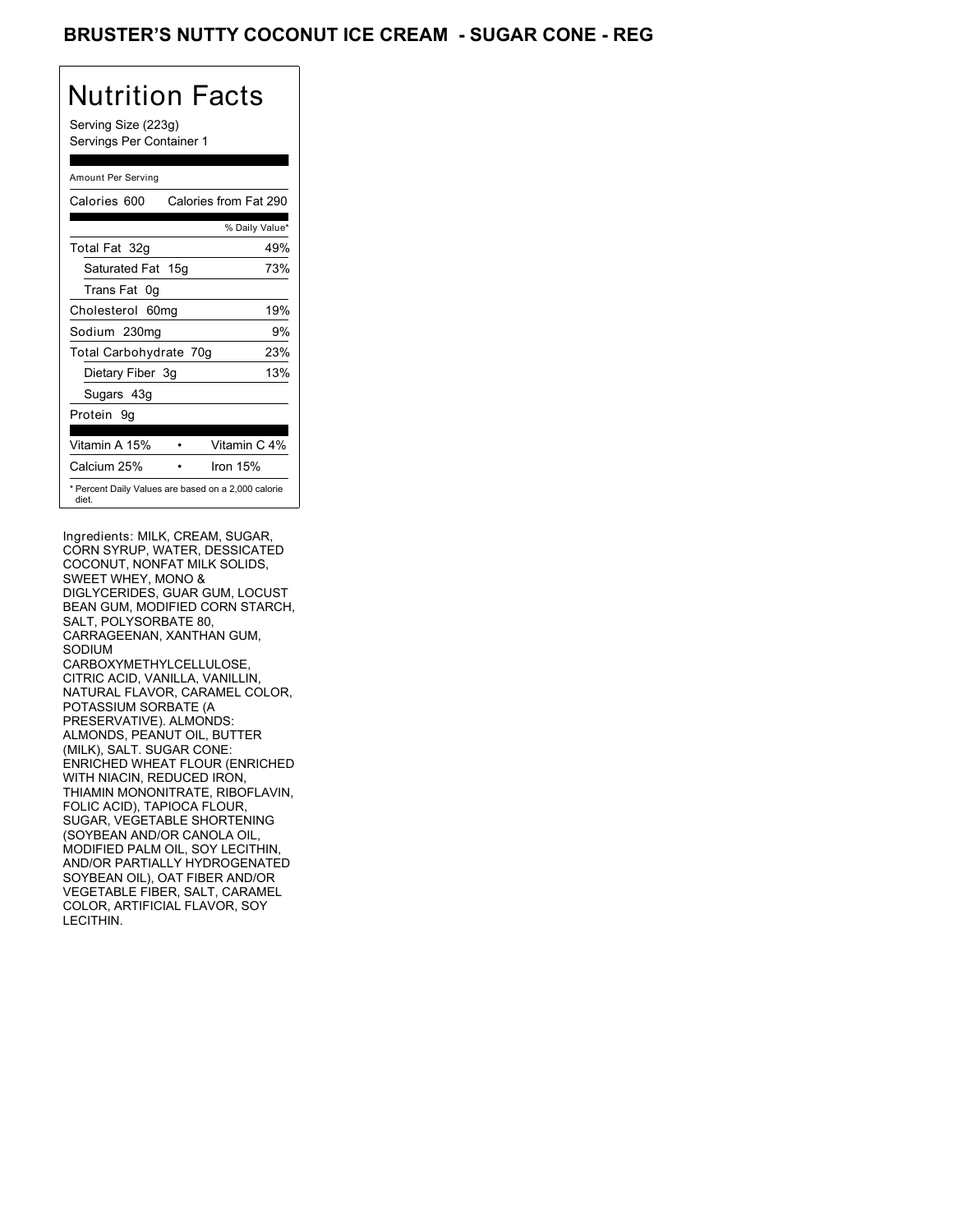## BRUSTER'S NUTTY COCONUT ICE CREAM - SUGAR CONE - LG

# Nutrition Facts

Serving Size (293g) Servings Per Container 1

### Amount Per Serving

| Calories 790           | Calories from Fat 380                               |
|------------------------|-----------------------------------------------------|
|                        | % Daily Value*                                      |
| Total Fat 42q          | 65%                                                 |
| Saturated Fat 19g      | 97%                                                 |
| Trans Fat 0q           |                                                     |
| Cholesterol 75mg       | 26%                                                 |
| Sodium 300mg           | 12%                                                 |
| Total Carbohydrate 89g | 30%                                                 |
| Dietary Fiber 4g       | 17%                                                 |
| Sugars 56g             |                                                     |
| Protein 12q            |                                                     |
|                        |                                                     |
| Vitamin A 20%          | Vitamin C 4%                                        |
| Calcium 30%            | Iron $20%$                                          |
| diet.                  | * Percent Daily Values are based on a 2,000 calorie |

Ingredients: MILK, CREAM, SUGAR, CORN SYRUP, WATER, DESSICATED COCONUT, NONFAT MILK SOLIDS, SWEET WHEY, MONO & DIGLYCERIDES, GUAR GUM, LOCUST BEAN GUM, MODIFIED CORN STARCH, SALT, POLYSORBATE 80, CARRAGEENAN, XANTHAN GUM, SODIUM CARBOXYMETHYLCELLULOSE, CITRIC ACID, VANILLA, VANILLIN, NATURAL FLAVOR, CARAMEL COLOR, POTASSIUM SORBATE (A PRESERVATIVE). ALMONDS: ALMONDS, PEANUT OIL, BUTTER (MILK), SALT. SUGAR CONE: ENRICHED WHEAT FLOUR (ENRICHED WITH NIACIN, REDUCED IRON, THIAMIN MONONITRATE, RIBOFLAVIN, FOLIC ACID), TAPIOCA FLOUR, SUGAR, VEGETABLE SHORTENING (SOYBEAN AND/OR CANOLA OIL, MODIFIED PALM OIL, SOY LECITHIN, AND/OR PARTIALLY HYDROGENATED SOYBEAN OIL), OAT FIBER AND/OR VEGETABLE FIBER, SALT, CARAMEL COLOR, ARTIFICIAL FLAVOR, SOY LECITHIN.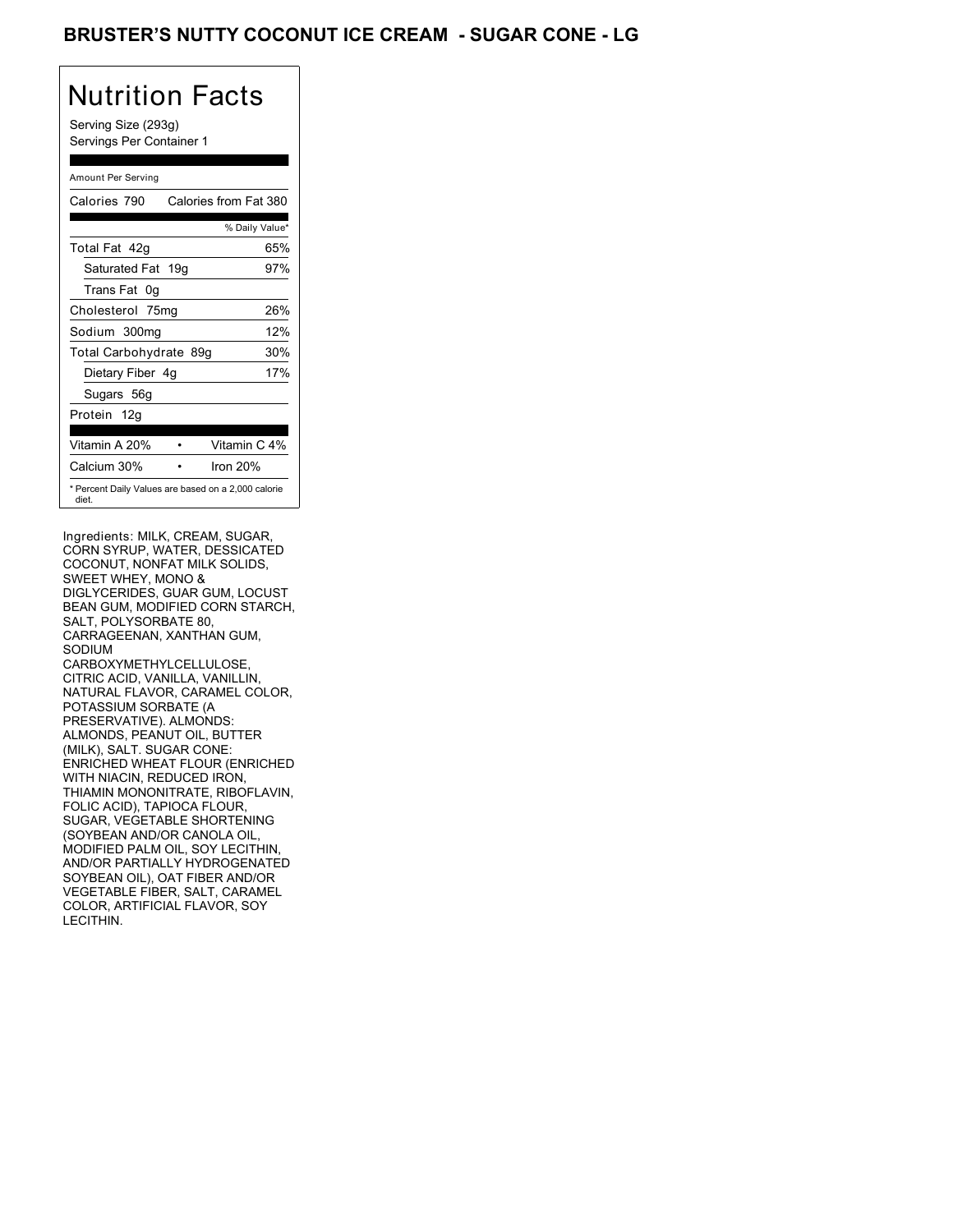## BRUSTER'S NUTTY COCONUT ICE CREAM - CAKE CONE - SM

## Nutrition Facts

Serving Size (146g) Servings Per Container 1

### Amount Per Serving

| Calories 390                                                 | Calories from Fat 190 |
|--------------------------------------------------------------|-----------------------|
|                                                              | % Daily Value*        |
| Total Fat 21g                                                | 33%                   |
| Saturated Fat 10g                                            | 48%                   |
| Trans Fat 0q                                                 |                       |
| Cholesterol 40mg                                             | 13%                   |
| Sodium 150mg                                                 | 6%                    |
| Total Carbohydrate 43g                                       | 14%                   |
| Dietary Fiber 2g                                             | 9%                    |
| Sugars 27g                                                   |                       |
| Protein 6q                                                   |                       |
| Vitamin A 8%                                                 | Vitamin C 2%          |
| Calcium 15%                                                  | Iron $10%$            |
| * Percent Daily Values are based on a 2,000 calorie<br>diet. |                       |

Ingredients: MILK, CREAM, SUGAR, CORN SYRUP, WATER, DESSICATED COCONUT, NONFAT MILK SOLIDS, SWEET WHEY, MONO & DIGLYCERIDES, GUAR GUM, LOCUST BEAN GUM, MODIFIED CORN STARCH, SALT, POLYSORBATE 80, CARRAGEENAN, XANTHAN GUM, SODIUM CARBOXYMETHYLCELLULOSE, CITRIC ACID, VANILLA, VANILLIN, NATURAL FLAVOR, CARAMEL COLOR, POTASSIUM SORBATE (A PRESERVATIVE). ALMONDS: ALMONDS, PEANUT OIL, BUTTER (MILK), SALT. CAKE CONE: ENRICHED WHEAT FLOUR (ENRICHED WITH NIACIN, REDUCED IRON, THIAMIN MONONITRATE, RIBOFLAVIN, FOLIC ACID), TAPIOCA FLOUR, SUGAR, VEGETABLE OIL SHORTENING (SOYBEAN AND/OR CANOLA OIL, MODIFIED PALM OIL, SOY LECITHIN, AND/OR PARTIALLY HYDROGENATED SOYBEAN OIL), LEAVENING (SODIUM BICARBONATE, AMMONIUM BICARBONATE), SALT, NATURAL FLAVOR, ANNATTO (VEGETABLE COLOR).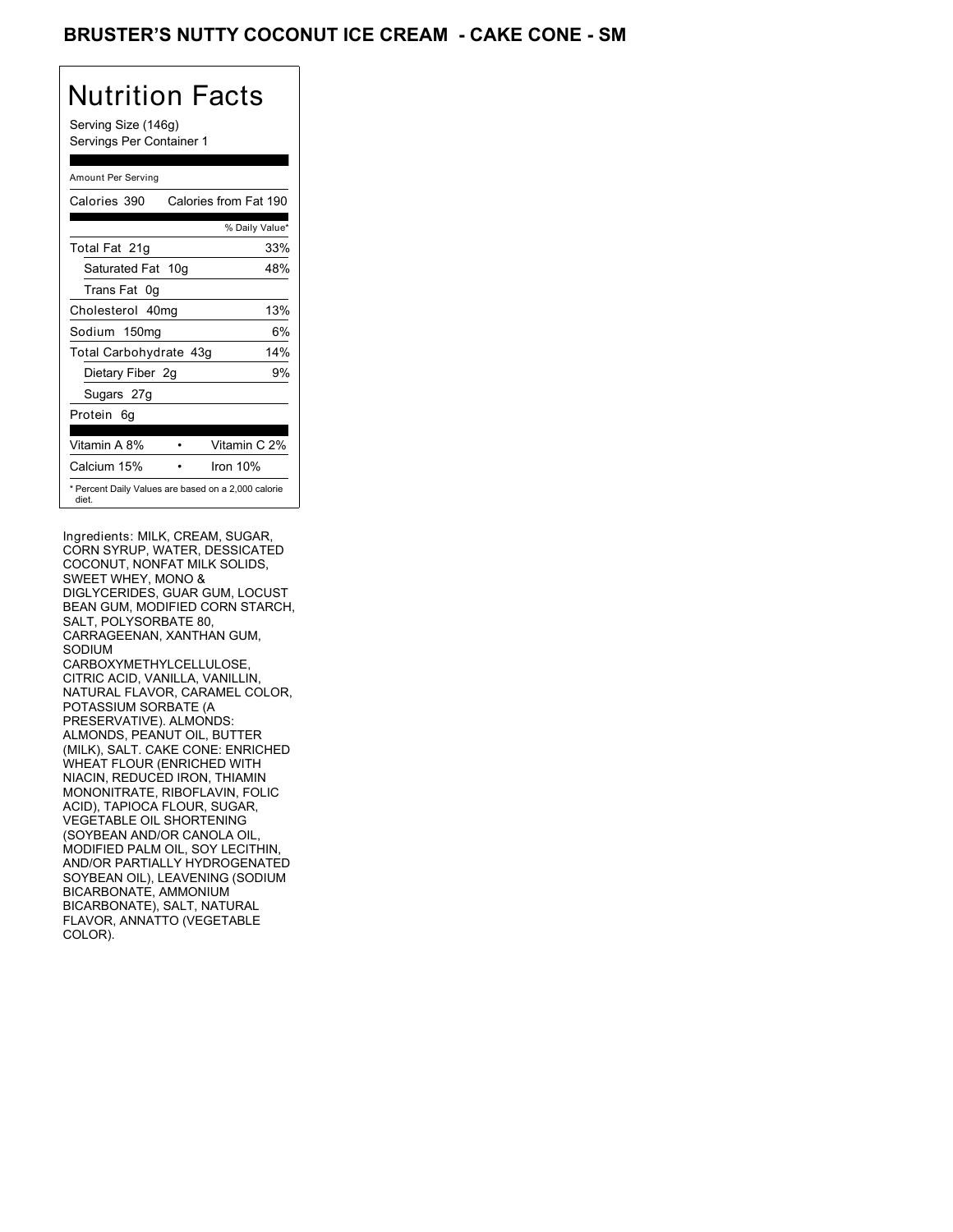## BRUSTER'S NUTTY COCONUT ICE CREAM **- CAKE CONE - REG**

# Nutrition Facts

Serving Size (216g) Servings Per Container 1

### Amount Per Serving

| Calories 570                                                 | Calories from Fat 290 |
|--------------------------------------------------------------|-----------------------|
|                                                              | % Daily Value*        |
| Total Fat 32g                                                | 49%                   |
| Saturated Fat 15g                                            | 73%                   |
| Trans Fat 0q                                                 |                       |
| Cholesterol 60mg                                             | 19%                   |
| Sodium 220mg                                                 | 9%                    |
| Total Carbohydrate 63g                                       | 21%                   |
| Dietary Fiber 3g                                             | 13%                   |
| Sugars 40g                                                   |                       |
| Protein 9q                                                   |                       |
| Vitamin A 15%                                                | Vitamin C 4%          |
| Calcium 20%                                                  | Iron $15%$            |
| * Percent Daily Values are based on a 2,000 calorie<br>diet. |                       |

Ingredients: MILK, CREAM, SUGAR, CORN SYRUP, WATER, DESSICATED COCONUT, NONFAT MILK SOLIDS, SWEET WHEY, MONO & DIGLYCERIDES, GUAR GUM, LOCUST BEAN GUM, MODIFIED CORN STARCH, SALT, POLYSORBATE 80, CARRAGEENAN, XANTHAN GUM, SODIUM CARBOXYMETHYLCELLULOSE, CITRIC ACID, VANILLA, VANILLIN, NATURAL FLAVOR, CARAMEL COLOR, POTASSIUM SORBATE (A PRESERVATIVE). ALMONDS: ALMONDS, PEANUT OIL, BUTTER (MILK), SALT. CAKE CONE: ENRICHED WHEAT FLOUR (ENRICHED WITH NIACIN, REDUCED IRON, THIAMIN MONONITRATE, RIBOFLAVIN, FOLIC ACID), TAPIOCA FLOUR, SUGAR, VEGETABLE OIL SHORTENING (SOYBEAN AND/OR CANOLA OIL, MODIFIED PALM OIL, SOY LECITHIN, AND/OR PARTIALLY HYDROGENATED SOYBEAN OIL), LEAVENING (SODIUM BICARBONATE, AMMONIUM BICARBONATE), SALT, NATURAL FLAVOR, ANNATTO (VEGETABLE COLOR).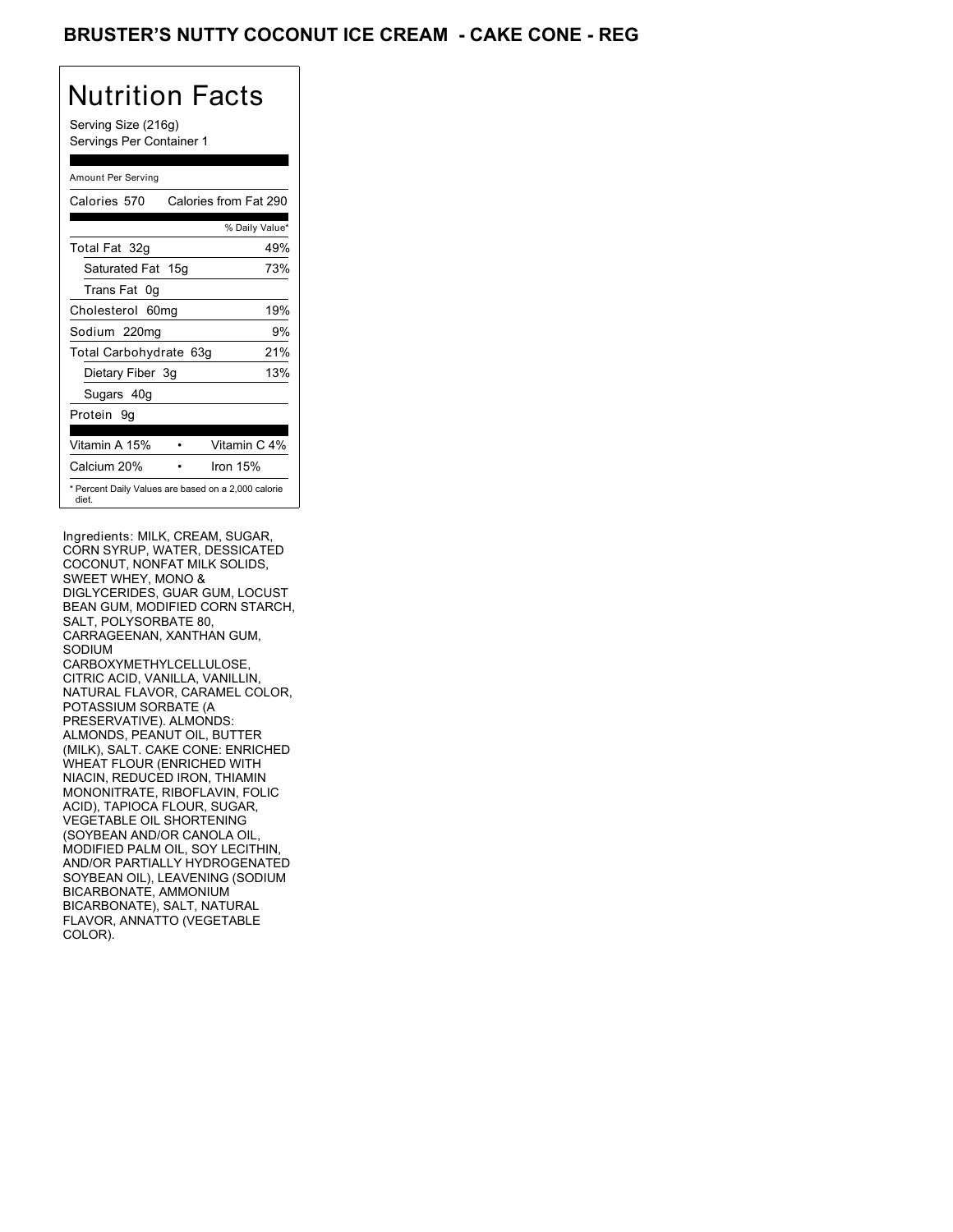## BRUSTER'S NUTTY COCONUT ICE CREAM **- CAKE CONE - LG**

# Nutrition Facts

Serving Size (286g) Servings Per Container 1

### Amount Per Serving

| Calories 760           | Calories from Fat 380                               |
|------------------------|-----------------------------------------------------|
|                        | % Daily Value*                                      |
| Total Fat 42g          | 65%                                                 |
| Saturated Fat 19g      | 97%                                                 |
| Trans Fat 0q           |                                                     |
| Cholesterol 75mg       | 26%                                                 |
| Sodium 290mg           | 12%                                                 |
| Total Carbohydrate 82g | 27%                                                 |
| Dietary Fiber 4g       | 17%                                                 |
| Sugars 53g             |                                                     |
| Protein 12g            |                                                     |
| Vitamin A 20%          | Vitamin C 4%                                        |
| Calcium 30%            | Iron $20%$                                          |
| diet.                  | * Percent Daily Values are based on a 2,000 calorie |

Ingredients: MILK, CREAM, SUGAR, CORN SYRUP, WATER, DESSICATED COCONUT, NONFAT MILK SOLIDS, SWEET WHEY, MONO & DIGLYCERIDES, GUAR GUM, LOCUST BEAN GUM, MODIFIED CORN STARCH, SALT, POLYSORBATE 80, CARRAGEENAN, XANTHAN GUM, SODIUM CARBOXYMETHYLCELLULOSE, CITRIC ACID, VANILLA, VANILLIN, NATURAL FLAVOR, CARAMEL COLOR, POTASSIUM SORBATE (A PRESERVATIVE). ALMONDS: ALMONDS, PEANUT OIL, BUTTER (MILK), SALT. CAKE CONE: ENRICHED WHEAT FLOUR (ENRICHED WITH NIACIN, REDUCED IRON, THIAMIN MONONITRATE, RIBOFLAVIN, FOLIC ACID), TAPIOCA FLOUR, SUGAR, VEGETABLE OIL SHORTENING (SOYBEAN AND/OR CANOLA OIL, MODIFIED PALM OIL, SOY LECITHIN, AND/OR PARTIALLY HYDROGENATED SOYBEAN OIL), LEAVENING (SODIUM BICARBONATE, AMMONIUM BICARBONATE), SALT, NATURAL FLAVOR, ANNATTO (VEGETABLE COLOR).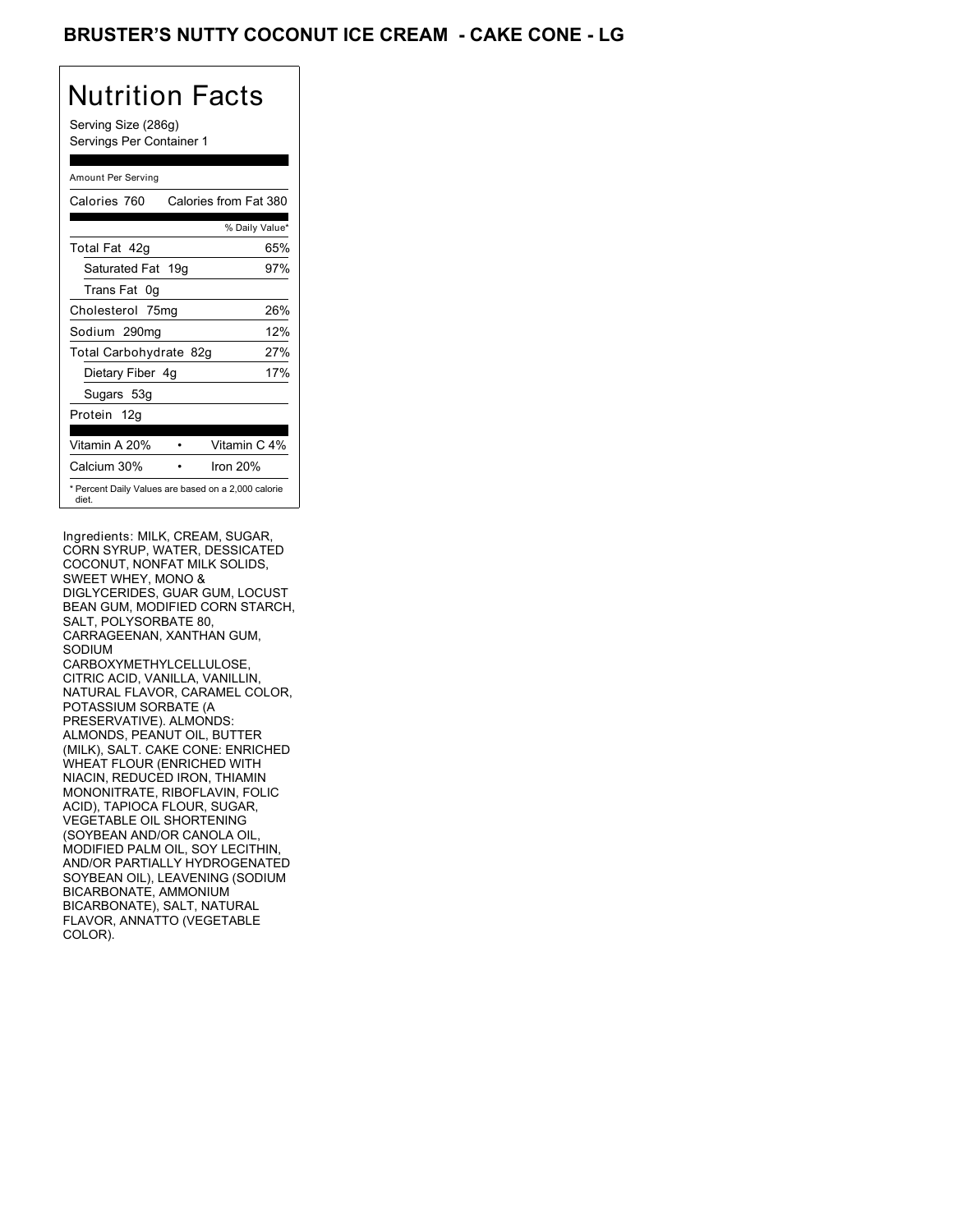## BRUSTER'S NUTTY COCONUT ICE CREAM - WAFFLE CONE - SM

## Nutrition Facts

Serving Size (170g) Servings Per Container 1

### Amount Per Serving

| Calories 490                                                 | Calories from Fat 220 |
|--------------------------------------------------------------|-----------------------|
|                                                              | % Daily Value*        |
| Total Fat 24g                                                | 37%                   |
| Saturated Fat 10g                                            | 52%                   |
| Trans Fat 0q                                                 |                       |
| Cholesterol 45mg                                             | 15%                   |
| Sodium 140mg                                                 | 6%                    |
| Total Carbohydrate 61g                                       | 20%                   |
| Dietary Fiber 2g                                             | 9%                    |
| Sugars 37g                                                   |                       |
| Protein 7q                                                   |                       |
| Vitamin A 8%                                                 | Vitamin C 2%          |
|                                                              |                       |
| Calcium 15%                                                  | Iron $10%$            |
| * Percent Daily Values are based on a 2,000 calorie<br>diet. |                       |

Ingredients: MILK, CREAM, SUGAR, CORN SYRUP, WATER, DESSICATED COCONUT, NONFAT MILK SOLIDS, SWEET WHEY, MONO & DIGLYCERIDES, GUAR GUM, LOCUST BEAN GUM, MODIFIED CORN STARCH, SALT, POLYSORBATE 80, CARRAGEENAN, XANTHAN GUM, SODIUM CARBOXYMETHYLCELLULOSE, CITRIC ACID, VANILLA, VANILLIN, NATURAL FLAVOR, CARAMEL COLOR, POTASSIUM SORBATE (A PRESERVATIVE). ALMONDS: ALMONDS, PEANUT OIL, BUTTER (MILK), SALT. WAFFLE CONE: ENRICHED BLEACHED WHEAT FLOUR (ENRICHED WITH NIACIN, REDUCED IRON, THIAMIN MONONITRATE, RIBOFLAVIN, FOLIC ACID), SUGAR, VEGETABLE SHORTENING (PARTIALLY HYDROGENATED SOYBEAN AND COTTONSEED OILS), WHOLE EGG, ARTIFICIAL FLAVOR (INCLUDING MALTODEXTRIN, MODIFIED CORNSTARCH, BUTTER, BUTTERMILK), DEXTROSE, SOY LECITHIN, ARTIFICIAL VANILLA FLAVOR.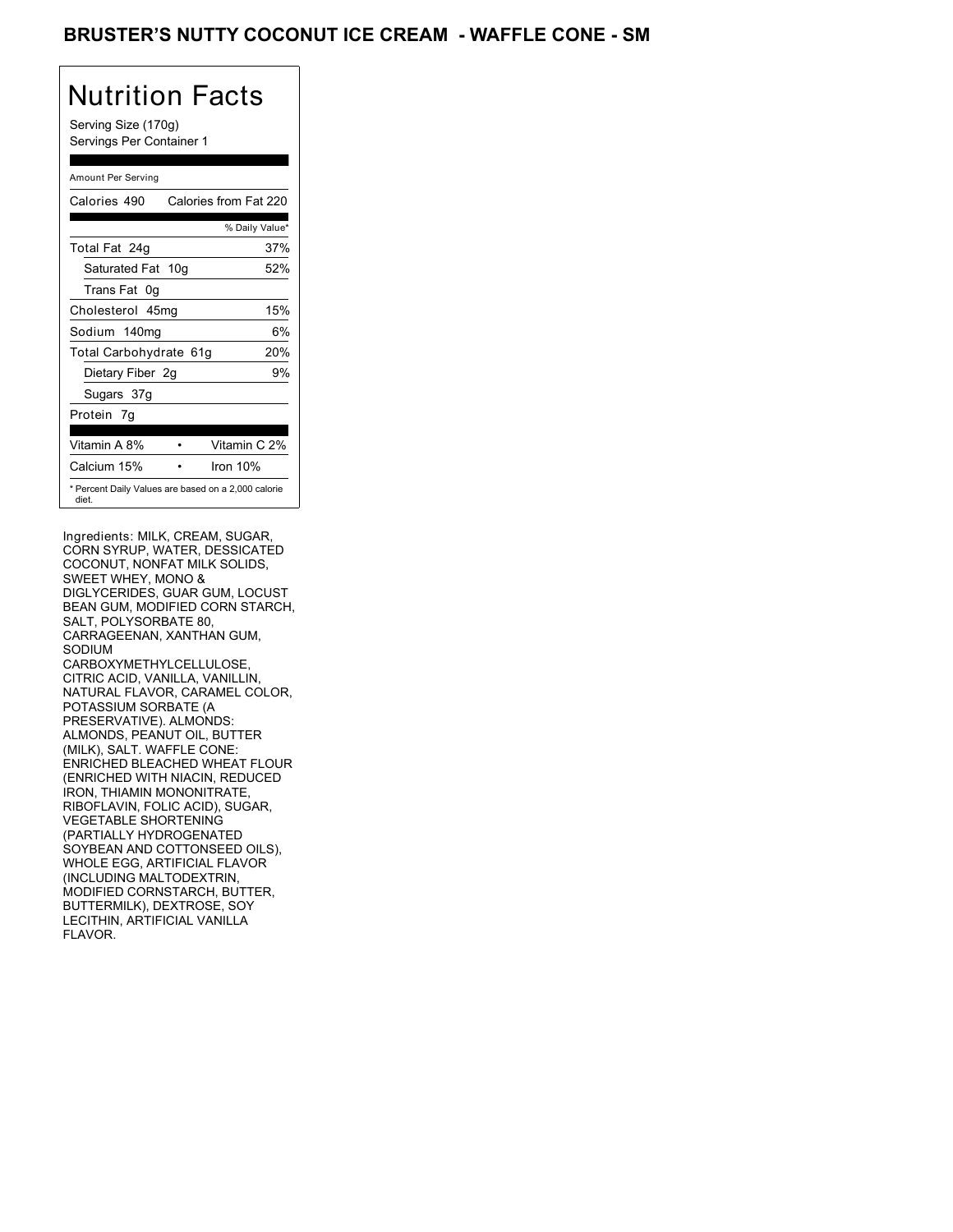## BRUSTER'S NUTTY COCONUT ICE CREAM - WAFFLE CONE - REG

## Nutrition Facts

Serving Size (240g) Servings Per Container 1

### Amount Per Serving

| Calories 680                                                 | Calories from Fat 310 |
|--------------------------------------------------------------|-----------------------|
|                                                              | % Daily Value*        |
| Total Fat 35g                                                | 54%                   |
| Saturated Fat 15g                                            | 77%                   |
| Trans Fat 0q                                                 |                       |
| Cholesterol 65mg                                             | 22%                   |
| Sodium 210mg                                                 | 9%                    |
| Total Carbohydrate 81g                                       | 27%                   |
| Dietary Fiber 3g                                             | 13%                   |
| Sugars 50g                                                   |                       |
| Protein 10g                                                  |                       |
| Vitamin A 15%                                                | Vitamin C 4%          |
| Calcium 20%                                                  | Iron $15%$            |
| * Percent Daily Values are based on a 2,000 calorie<br>diet. |                       |

Ingredients: MILK, CREAM, SUGAR, CORN SYRUP, WATER, DESSICATED COCONUT, NONFAT MILK SOLIDS, SWEET WHEY, MONO & DIGLYCERIDES, GUAR GUM, LOCUST BEAN GUM, MODIFIED CORN STARCH, SALT, POLYSORBATE 80, CARRAGEENAN, XANTHAN GUM, SODIUM CARBOXYMETHYLCELLULOSE, CITRIC ACID, VANILLA, VANILLIN, NATURAL FLAVOR, CARAMEL COLOR, POTASSIUM SORBATE (A PRESERVATIVE). ALMONDS: ALMONDS, PEANUT OIL, BUTTER (MILK), SALT. WAFFLE CONE: ENRICHED BLEACHED WHEAT FLOUR (ENRICHED WITH NIACIN, REDUCED IRON, THIAMIN MONONITRATE, RIBOFLAVIN, FOLIC ACID), SUGAR, VEGETABLE SHORTENING (PARTIALLY HYDROGENATED SOYBEAN AND COTTONSEED OILS), WHOLE EGG, ARTIFICIAL FLAVOR (INCLUDING MALTODEXTRIN, MODIFIED CORNSTARCH, BUTTER, BUTTERMILK), DEXTROSE, SOY LECITHIN, ARTIFICIAL VANILLA FLAVOR.